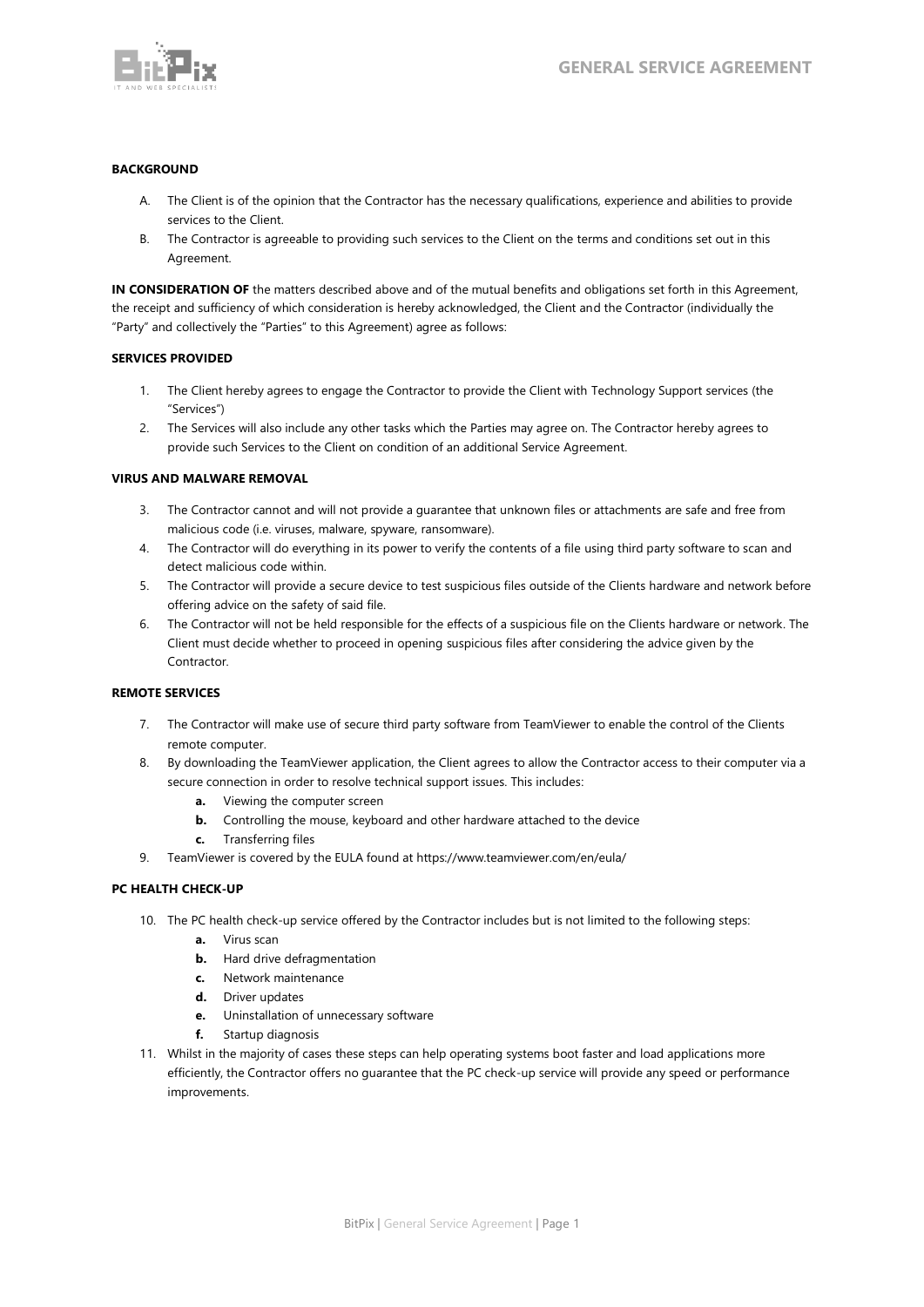

# **TERMS OF AGREEMENT**

12. The term of this Agreement (the "Term") will begin on the date of this Agreement and will remain in full force and effect until the completion of the Services, subject to earlier termination as provided in this Agreement. The term of this Agreement may be extended with the written consent of the Parties.

### **PERFORMANCE**

13. The Parties agree to do everything necessary to ensure that the terms of this Agreement take effect.

#### **CURRENCY**

14. Except as otherwise provided in this Agreement, all monetary amounts referred to in this Agreement are in AUD (Australian Dollars).

#### **PAYMENT**

- 15. The Contractor will charge the Client an hourly rate for the Services (the "Payment").
	- **a.** All remote work including live chat, telephone, email and remote desktop support is billed in 15 minute blocks at \$20 per block.
	- **b.** All on-site work is subject to a standard call-out fee of \$50 if travel time is less than 45 minutes.
	- **c.** When travel time exceeds 45 minutes, the standard call-out fee is instead billed in 15 minute blocks at \$20 per block.
	- **d.** On-site support is billed at \$80 for the first hour and \$20 per 15 minute block thereafter.
	- **e.** The minimum on-site charge is the call-out fee plus the first hour of support.
- 16. The Client will be invoiced when the Services are completed.
- 17. Additional fees will apply for any additional work requested once the Services have been completed. Costs will be agreed upon by both parties and invoiced in the usual manner.
- 18. Invoices submitted by the Contractor to the Client are due within seven days of receipt.
- 19. The Contractor will be responsible for all income tax liabilities and National Insurance or similar contributions relating to the Payment and the Contractor will indemnify the Client in respect of any such payments required to be made by the Client.
- 20. The Contractor will be solely responsible for the payment of all remuneration and benefits due to the employees of the Contractor, including any National Insurance, income tax and any other form of taxation or social security costs.
- 21. The Contractor will not be reimbursed for any expenses incurred in connection with providing the Services of this Agreement.

## **CANCELLATIONS**

- 22. On-site bookings must be cancelled by the Client a minimum of 2 hours prior to the allotted time slot.
- 23. Failure to cancel in time will result in the following cancellation fees being payable by the Client:
	- **a.** The standard \$50 call-out fee, or:
	- **b.** If travel time has already exceeded 45 minutes prior to cancellation, then a charge of \$20 per 15 minutes of travel time will apply.

#### **PENALTIES FOR LATE PAYMENT**

- 24. Payments are due within 7 days of the invoice date.
- 25. Late payments will result in all future support services being declined until full balance has been received.
- 26. Invoices overdue by 30 days will be assigned to debt collection agencies to recover full payment.
- 27. Fees charged to the Contractor for the use of debt collection services will be the sole responsibility of the Client.

## **CONFIDENTIALITY**

28. Confidential information (the "Confidential Information") refers to any data or information relating to the business of the Client which would reasonably be considered to be proprietary to the Client including, but not limited to, accounting records, business processes, client records and that which is not generally known in the industry of the Client and where the release of that Confidential Information could reasonably be expected to cause harm to the Client.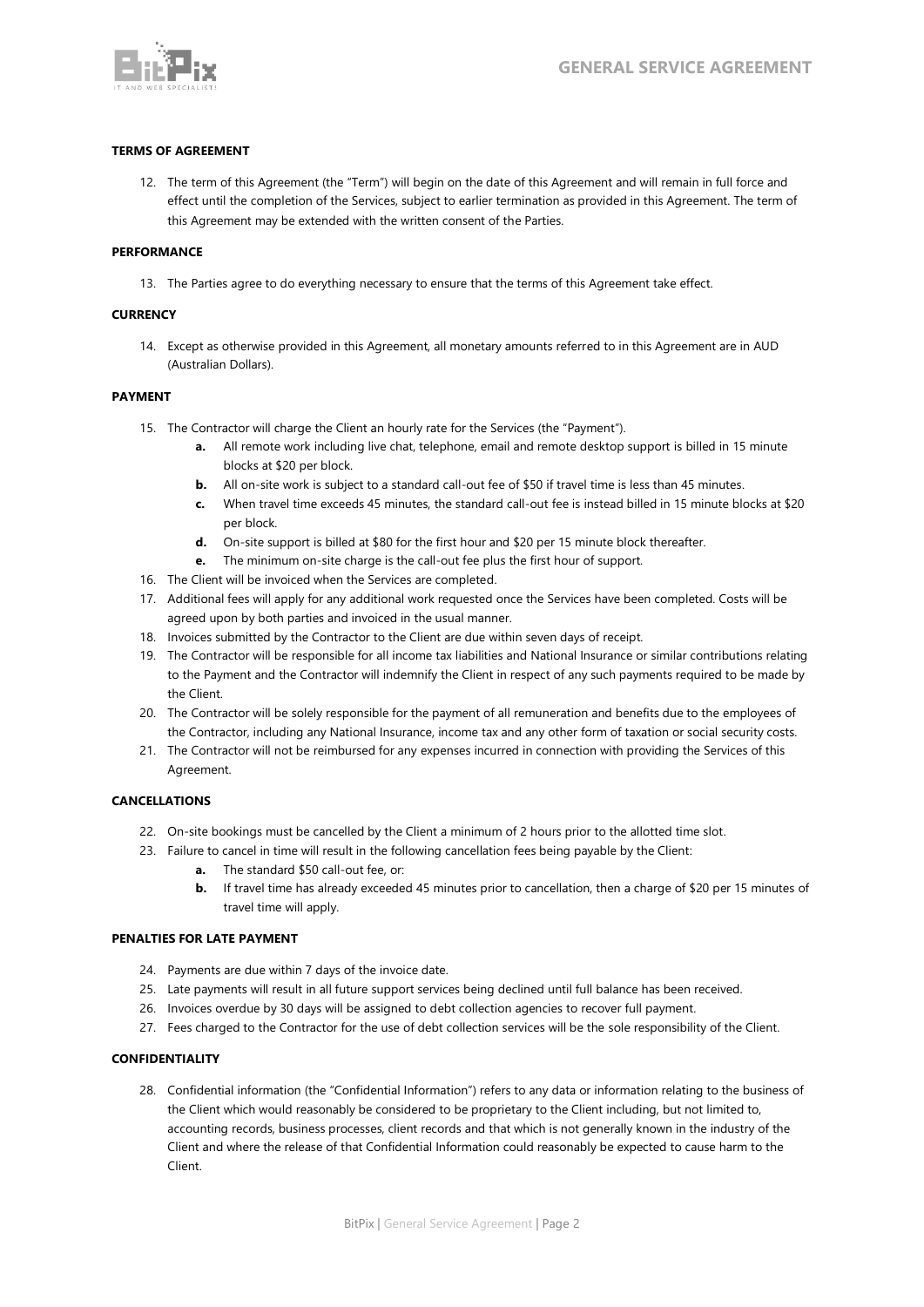

- 29. The Contractor agrees that they will not disclose, divulge, reveal, report or use, for any purpose, any Confidential Information which the Contractor has obtained, except as authorised by the Client or as required by law. The obligations of confidentiality will apply during the term of this Agreement and will survive indefinitely upon termination of this Agreement.
- 30. All written and oral information and material disclosed or provided by the Client to the Contractor under this Agreement is Confidential Information regardless of whether it was provided before or after the date of this Agreement or how it was provided to the Contractor.

## **RETURN OF PROPERTY**

31. Upon the expiry or termination of this Agreement, the Contractor will return to the Client any property, documentation, records or Confidential Information which is the property of the Client.

#### **CAPACITY/INDEPENDENT CONTRACTOR**

32. In providing the Services under this Agreement it is expressly agreed that the Contractor is acting as an independent contractor and not as an employee. The Contractor and the Client acknowledge that this Agreement does not create a partnership or joint venture between them and is exclusively a contract for service.

#### **NOTICE**

33. All notices, requests, demands or other communications required or permitted by the terms of this Agreement will be given in writing and delivered to the Parties at the agreed addresses or to such other address as either Party may from time to time notify the other.

#### **INDEMNIFICATION**

34. Except to the extent paid in settlement from any applicable insurance policies, and to the extent permitted by applicable law, each Party agrees to indemnify and hold harmless the other Party, and its respective directors, shareholders, affiliates, officers, agents, employees and permitted successors and assigns against any and all claims, losses, damages, liabilities, penalties, punitive damages, expenses, reasonable legal fees and costs of any kind or amount whatsoever, which result from or arise out of any act or omission of the indemnifying Party, its respective directors, shareholders, affiliates, officers, agents, employees and permitted successors and assigns that occurs in connection with this Agreement. This indemnification will survive the termination of this Agreement.

#### **MODIFICATION OF AGREEMENT**

35. Any amendment or modification of this Agreement or additional obligation assumed by either Party in connection with this Agreement will only be binding if evidenced in writing signed by each Party or an authorised representative of each Party.

#### **TIME OF THE ESSENCE**

36. Time is of the essence in this Agreement. No extension or variation of this Agreement will operate as a waiver of this provision.

#### **ASSIGNMENT**

37. The Contractor will not voluntarily, or by operation of law, assign or otherwise transfer its obligations under this Agreement without the prior written consent of the Client.

#### **ENTIRE AGREEMENT**

38. It is agreed that there is no representation, warranty, collateral agreement or condition affecting this Agreement except as expressly provided in this Agreement.

#### **ENUREMENT**

39. This Agreement will enure to the benefit of and be binding on the Parties and their respective heirs, executors, administrators and permitted successors and assigns.